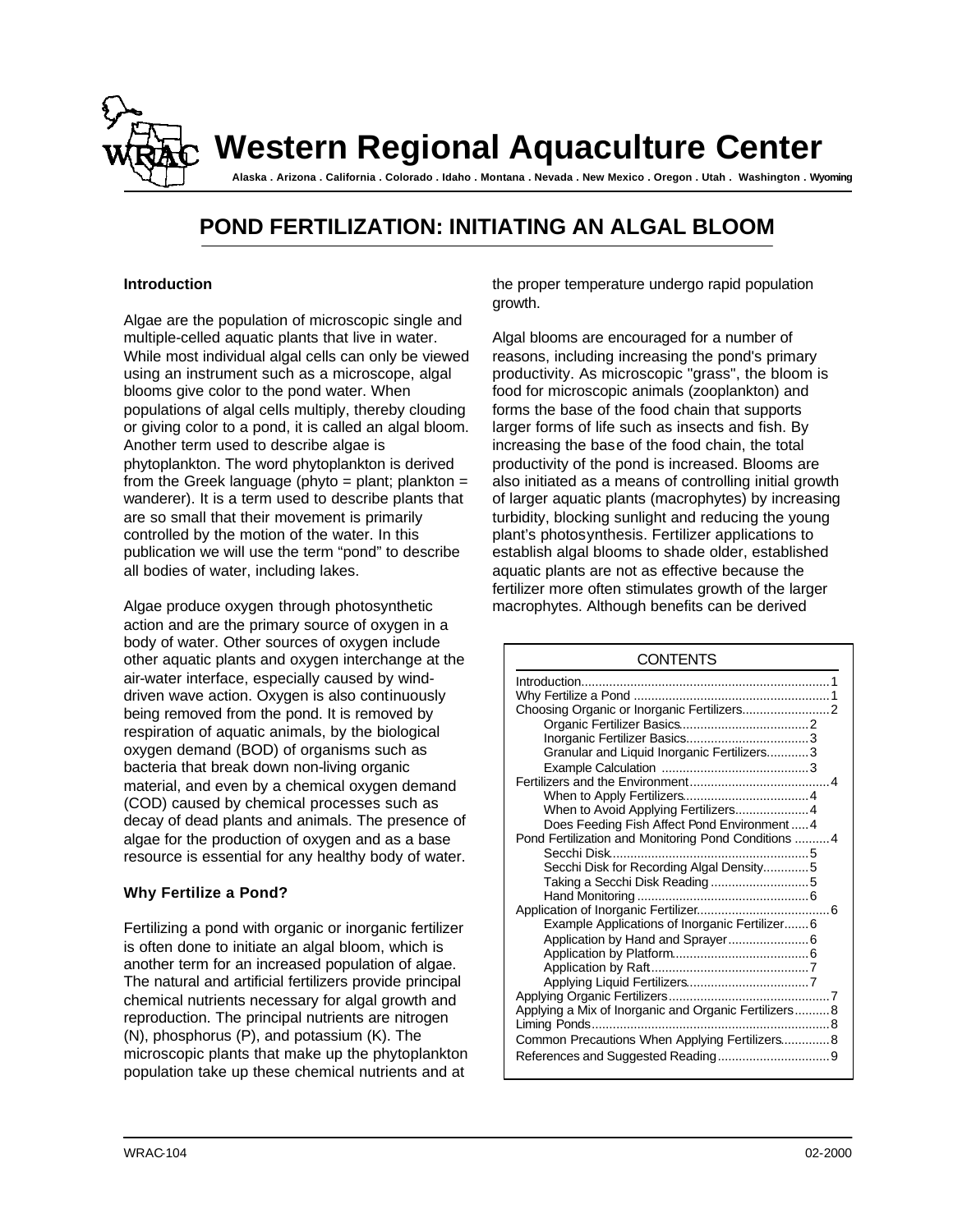from any proper approach to pond fertilization, the application of fertilizer and creation of the bloom must be controlled, or it can lead to oxygen depletion in the pond and loss of fish and other aquatic animals.

#### **Choosing Organic or Inorganic Fertilizers**

Ponds are fertilized with either organic or inorganic fertilizers, or a combination of both. Each has its own advantage or particular use. Applications of inorganic fertilizers are more exacting as they are applied by formula. They produce more consistent results in the production of algal blooms. Organic fertilizers are less consistent in producing algal blooms because the formulations of organic materials vary. However, they are cheaper and may be used in fish production for the organic food markets, meaning the end products have no exposure to manufactured chemicals. In the strictest application, the organic fertilizer also has no prehistory of exposure to manufactured chemicals. The growing popularity of organic farming in the western states has created renewed interest in the use of organic fertilizers in aquaculture. Organic farmers sacrifice consistency for the use of natural products to achieve the higher-priced product, whereas large-scale aquaculture production often requires more consistent production of algal blooms afforded by the use of inorganic fertilizers. Some western fish producers use a combination of inorganic and organic fertilizers not only to reduce cost, but also to assure more consistent production of the algal bloom.

*Organic Fertilizer Basics:* Natural or organic fertilizers such as hay, straw, and manure are among the earliest sources of fertilizers and are commonly used throughout the world to initiate algal blooms in pond aquaculture. As the organic material decomposes in the water, varying amounts of nitrogen, phosphorous, and potassium (N, P, K) are released and serve as primary nutrients for the phytoplankton community.

Animal manure is used extensively throughout Asia and Southeast Asia as a source of pond fertilizer. A common practice is to house pigs or chickens in cages above a pond and allow the manure to fall directly into the water. To date, this has not been an acceptable practice in the United States, and raw animal manure is not often recommended as a source of organic fertilizer for ponds. In addition, excess manure applied to a pond can stimulate production of unwanted filamentous and blue-green algae. A more common practice in the western

states is to use vegetative material as organic fertilizer.

Organic fertilizers, including manure, serve as algal nutrients and stimulate production of zooplankton (microscopic animals) that feed on the growing algal population. This technique is often used to prepare new ponds for fry (young fish) such as striped bass that depend on zooplankton in their early life stages. Aquaculturists have not developed an artificial ration suitable for the early life stages of striped bass, so the fish are spawned and fry are stocked into ponds within three days of hatch. The zooplankton serves as the primary food source for about the first 45 days of production.

Popular vegetative organic fertilizers used by organic farmers and to initiate phytoplankton and zooplankton blooms for fry production in western states include alfalfa pellets, cottonseed meal, rice bran and old hay (Table 1).

| Table 1. Organic fertilizers commonly used in the<br>Western States and their approximate percent of crude<br>protein. |                                    |  |
|------------------------------------------------------------------------------------------------------------------------|------------------------------------|--|
| <b>Organic Fertilizer</b>                                                                                              | <b>Approximate % Crude Protein</b> |  |
| Cottonseed Meal                                                                                                        | 36 to 43                           |  |
| Alfalfa Pellets                                                                                                        | 17 to 24                           |  |
| Rice Bran                                                                                                              | 12 to 15                           |  |
| Old Hay                                                                                                                | Low and variable                   |  |
| Fine Catfish Mash                                                                                                      | 32                                 |  |

Organic fertilizers with a higher percentage of crude protein break down to produce higher levels of nitrogen that will be available as fertilizer. They are a good choice as initiators of algal blooms in newer ponds with little or no organic buildup in the sediment. Organic fertilizers with lower levels of crude protein are cheaper and considered good fertilizers for older ponds requiring less nitrogen to initiate algal blooms.

Once organic fertilizers are applied, the pond should be monitored carefully to see that the algal bloom is established and that no associated oxygen depletion problems are created. Oxygen depletion often occurs when excessive amounts of organic fertilizers are applied. As the organic material breaks down (decay) and provides the nutrients that stimulate production of the algal bloom, it also removes oxygen from the water during the chemical process of decay. Oxygen depletion can occur if the decay process removes more oxygen than can be replaced by the developing phytoplankton.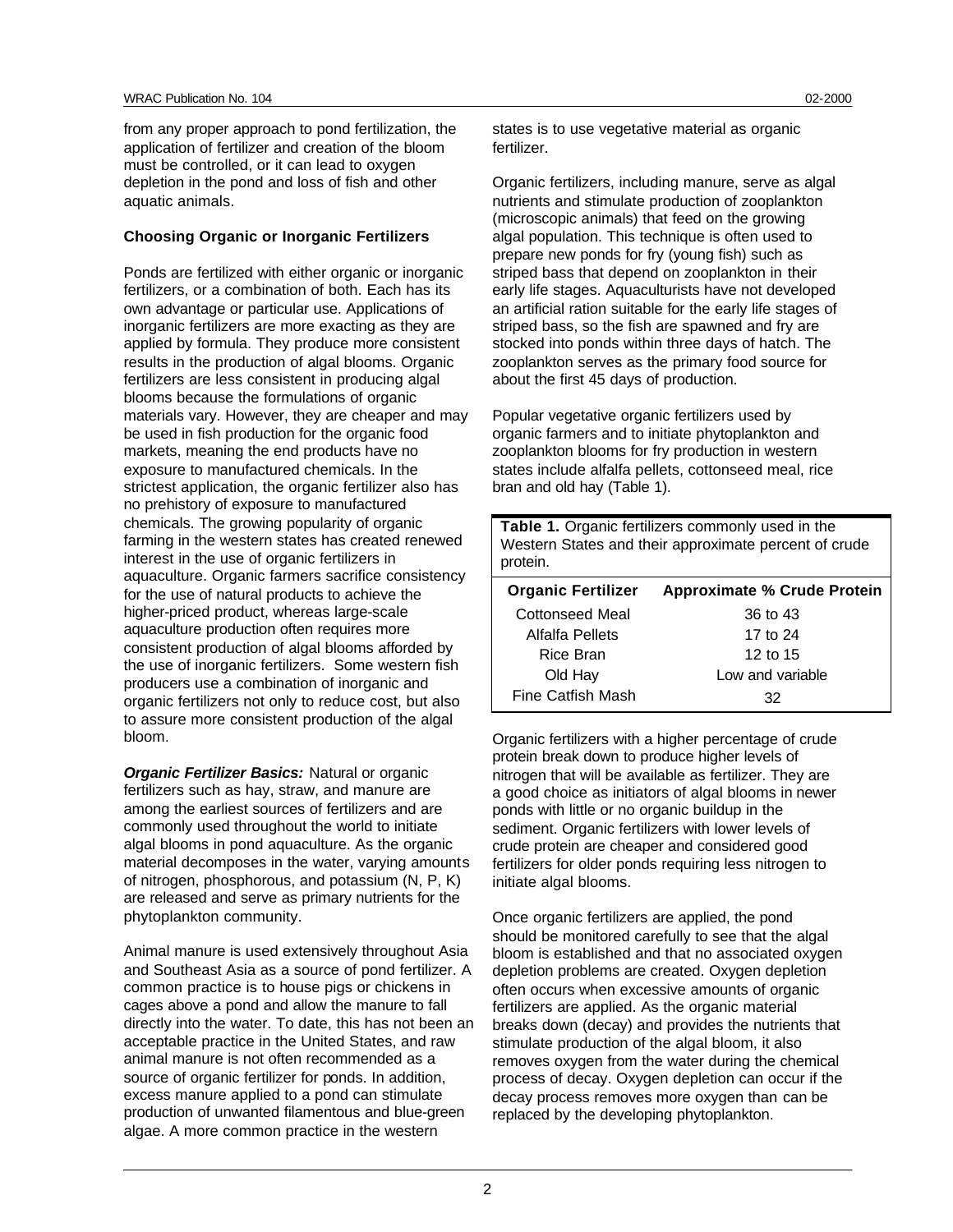*Inorganic Fertilizer Basics:* Traditional agriculture has demonstrated that nitrogen (N), phosphorous (as  $P_2O$ ), and potassium (as  $K_2O$ -potash) as fertilizer components are the primary limiting factors in plant production. The same holds true for aquatic plants, including phytoplankton. Secondary nutrients in fertilizers include calcium, magnesium, and sulfur. Trace nutrients may include copper, zinc, boron, manganese, iron, and molybdenum.

The basic fertilizer formulas are based on the primary nutrients of nitrogen, phosphorous, and potassium (N-P-K) and are expressed as a ratio of each in the N-P-K sequence. For example, a fertilizer with a formula of 16-20-1 is interpreted as 16% nitrogen, 20% phosphorous and 1% potassium. Some fertilizers, such as 16-20-0, do not contain potassium. If needed, the potassium is added as straight potash  $(K_2O$ -potash).

The formula of a fertilizer also indicates relative concentration. For example, a granular 16-16-8 fertilizer is twice the strength of a granular 8-8-4 fertilizer. If an 8-8-4 fertilizer is recommended but a 16-16-8 fertilizer is the only one available, then the 16-16-8 fertilizer is applied at half the recommended rate. Units of measurement are given in English equivalents, but metric equivalents are provided in Table 2.

| Table 2. English-metric conversion rates used<br>in this publication. |  |  |
|-----------------------------------------------------------------------|--|--|
| 1.0 lb = $0.4536$ kilograms                                           |  |  |
| 1.0 gal = $3.785$ liters                                              |  |  |
| 1.0 inch = $2.54$ centimeters                                         |  |  |
| 1.0 acre = $0.4047$ hectares                                          |  |  |
| $1 C = (F - 32) \times 5/9$ for Degrees Fahrenheit                    |  |  |

*Granular and Liquid Inorganic Fertilizers:* All granular fertilizers should be pre-dissolved before application. Even when granular fertilizer is dissolved, some microparticles become bound to clay particles and are rendered inaccessible to the phytoplankton. Common inorganic granular fertilizers used in the western United States are 8-8- 2 and 20-20-5. The 20-20-5 formula contains over twice the N-P-K as 8-8-2 and this must be taken into consideration when establishing application rates. A 100-pound application of 8-8-2 fertilizer delivers N-P-K at a rate of approximately eight pounds of nitrogen, eight pounds of phosphorous and two pounds of potassium per application (Table 3).

**Table 3.** Nitrogen, phosphorous, and potassium (N-P-K) ratios of inorganic granular fertilizers often used in the West, and application rates in lbs per surface acre.

| N                                           |    | Κ              | <b>Application Rates</b> |
|---------------------------------------------|----|----------------|--------------------------|
| 8                                           | 8  | 8              | 100 lbs. per acre        |
| 8                                           | 8  | $\mathfrak{p}$ | 100 lbs. per acre        |
| 8                                           | 8  | ሰ*             | 100 lbs. per acre        |
| 16                                          | 20 | 1              | 40 lbs. per acre         |
| 20                                          | 20 | 5              | 40 lbs. per acre         |
| 20                                          | 20 | ሰ*             | 40 lbs. per acre         |
| 0                                           | 20 | 5              | 40 lbs. per acre         |
| * Potash as source of potassium is optional |    |                |                          |

Liquid fertilizers are more readily available to phytoplankton than a dissolved granular fertilizer. Common liquid fertilizers are 10-34-0, 10-37-0 and 13-38-0 (Table 4). Liquid fertilizers do not become bound to clay if diluted with a larger volume of water before application. When using liquid fertilizers, the application rates are much less than those recommended for a similar granular fertilizer. The advantage of liquid fertilizers is that the phosphorous is reported to be immediately available to the phytoplankton, especially orthophosphate. When a liquid fertilizer is used, it should be diluted in a larger volume of water and spread evenly over the pond. Liquid fertilizers are heavier than water and will sink and be less effective if not diluted before treatment. Listed below are common liquid fertilizers used successfully in the western United States (Table 4).

#### *Example Calculation for Liquid Inorganic*

*Fertilizers:* The following is an example calculation for the determination of the amount of liquid fertilizer needed for a pond of 2.5 surface acres.

**Example:** Pond = 2.5 surface acres. Using Table 4 set up a ratio-equation in which 0.9 gallons are required for 1.0 acre, and X (representing the unknown) gallons that are required for 2.5 acres. Transpose, and 0.9 gallons times 2.5 (acres cancel  $out) = X = 2.25$  gallons.

$$
\frac{0.9 g}{1.0 ac} = \frac{X}{2.5 ac}
$$

$$
(0.9g)(2.5) = X
$$

$$
X = 2.25 \text{ gallons}
$$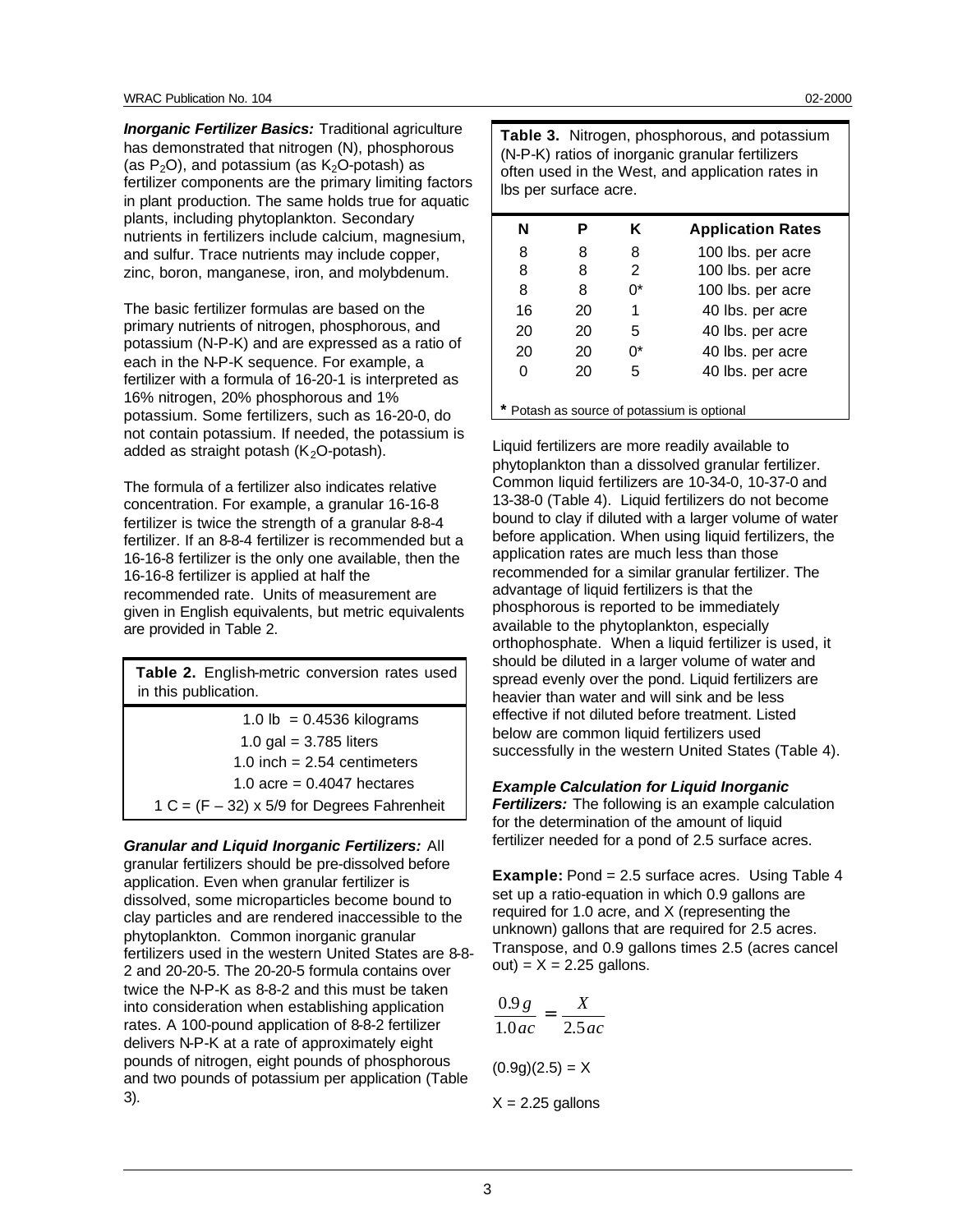| Table 4. Nitrogen, phosphorous, and potassium (N-P-K) ratios of inorganic liquid fertilizers often<br>used in the West, and application rates in gallons per surface acre. |    |    |                                                                                        |  |
|----------------------------------------------------------------------------------------------------------------------------------------------------------------------------|----|----|----------------------------------------------------------------------------------------|--|
| N                                                                                                                                                                          | P  | Κ  | <b>Application Rates</b>                                                               |  |
| 10                                                                                                                                                                         | 34 | 0* | Apply 0.9 gallon per surface acre (3.2 liters/acre) when filling, or in a filled pond. |  |
| 10                                                                                                                                                                         | 37 | 0* | This is followed by an application of the same rate, once a week for two weeks.        |  |
| 13                                                                                                                                                                         | 38 | በ* | On the fourth week the application is 0.45 gal/acre (1.6 liters/acre).**               |  |
| * Potash optional<br>** Based on application rate of about 8.0 liters per hectare (metric) initial application                                                             |    |    |                                                                                        |  |

#### **Fertilizers and the Environment**

Ponds that are located in a fertile watershed may not require fertilizer, whereas ponds on a wooded watershed might require fertilizer to maintain a productive algal bloom. If the pH of the water is relatively high ( $pH = 8$  or above), fertilizers containing nitrogen should be avoided as they may be converted to the unionized, toxic form of ammonia ( $NH<sub>3</sub>$ ). If the appropriate fertilizer is not readily available, it may have to be customformulated with no nitrogen content (e.g. 0-20-5). It is also beneficial to obtain a soil and water analysis by an appropriate laboratory, then consult with a soil scientist, or the Soil Conservation Service (SCS), for an appropriate fertilizer recommendation.

Topography is also an important consideration when initiating any fertilizer application. Within topography of variable elevations, pond fertilization should be initiated after the rainy season. This strategy avoids potential pond water overflow that can impact ponds at a lower elevation, especially if the impacted property is under separate ownership. Pond fertilization is only recommended for static ponds with no pond overflow that could potentially impact downstream waters and watersheds. Ponds that continuously receive water from a spring seep and overflow can be fertilized without risk to waters of lower elevations if the seep inflow is temporally diverted around the pond during pond treatment.

*When to Apply Fertilizers?* The first application of fertilizer should be initiated in the spring when pond water temperature increases to about 60° F (15.6 C). Prior to this elevation in temperature the phytoplankton exhibits little growth and the nutrients are not used.

Water temperature readings should be taken in the mid-afternoon and from an area about one foot below the water surface at the deep end of the pond. When the water temperature reaches about 60° F, the fertilization program is initiated. In

warmer western states, depending on local climatic conditions and elevation, this may occur in April or as late as mid-May. In cooler climates, this may occur in late May or as late as mid-June.

*When to Avoid Applying Fertilizer?* Fertilizing ponds during summer or other warm-to-hot periods is not recommended. The combination of abundant nutrients and higher water temperature more often results in problems associated with excessive phytoplankton blooms. The warm summer water temperature stimulates the reproductive processes of phytoplankton and, if nutrients are abundant, the phytoplankton population can become excessive. An excessive algal bloom has a negative impact on the oxygen concentrations in the pond and algal overpopulation ultimately leads to bloom selfdestruction. This happens when the available nutrients are depleted leading to algal die-off and oxygen depletion when the algal cells decompose.

#### *Does feeding fish affect the pond environment?*

Feeding fish in a pond has a direct effect on the pond environment. If a formulated ration is fed to fish, the uneaten ration particles and increased fish waste will act as fertilizer and produce an algal bloom. In most cases, fertilizing a pond that is receiving a formulated ration is not recommended. However, in some instances where a "fed" pond remains clear, but a bloom is wanted, a starter bloom application of fertilizer is often administered early in the spring. When heavier feeding is initiated and the bloom develops, the fertilizer treatment is discontinued. Because ponds are easily overfertilized, caution is always recommended if this approach is taken.

#### **Pond Fertilization and Monitoring Pond Conditions**

Consistent successful fertilization of a pond requires good judgment and experience with the particular body of water. There is no set formula for success, and each pond will react to treatment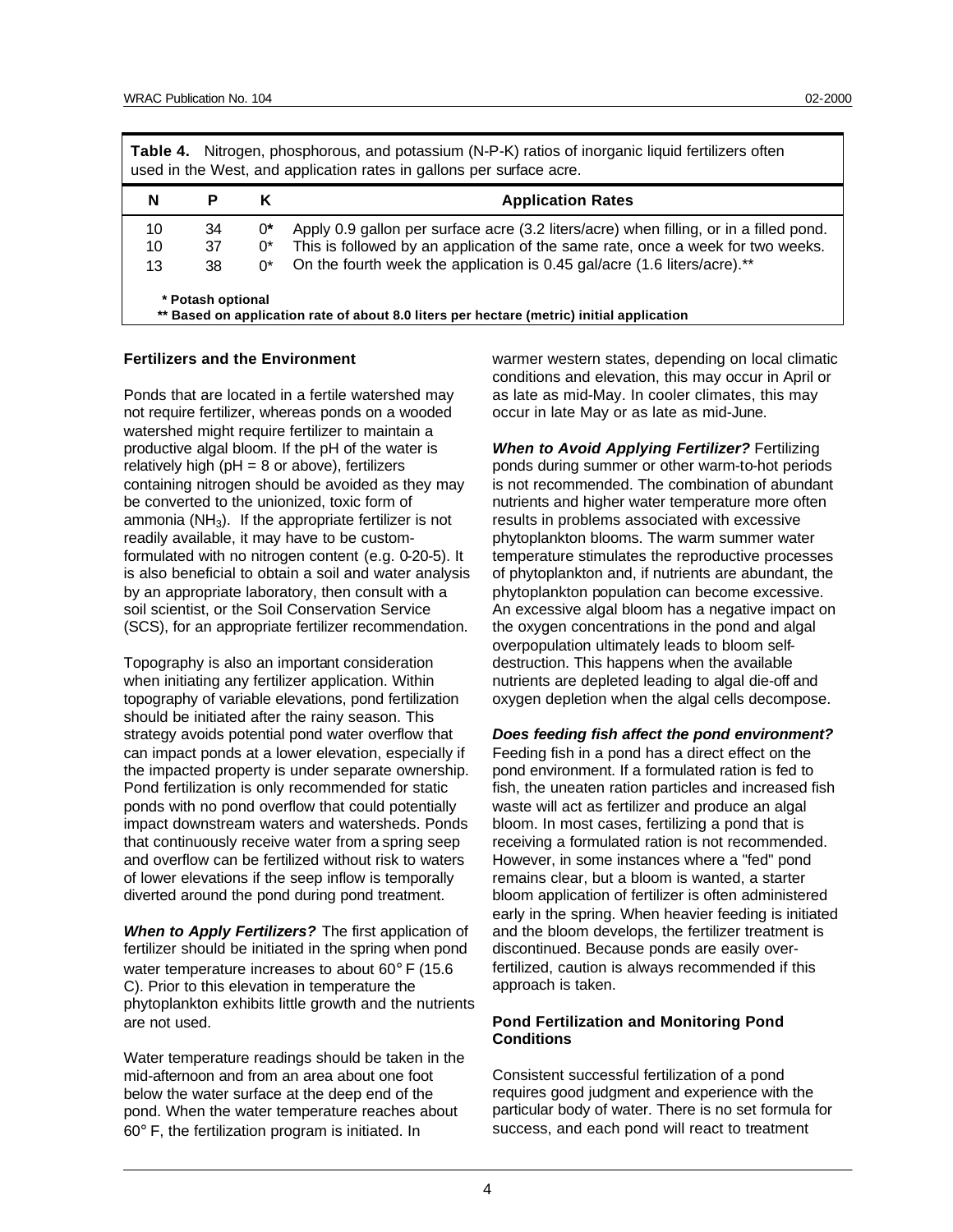differently. The pond's algal response will be influenced by its own soil characteristics, water chemistry, and the nature of the watershed draining into the pond. The pond will also respond differently over the years as it ages and as conditions change. It is recommended that treatment records on a pond be maintained and that the records reflect accurate observations as to the pond's response. This type of monitoring of the algal concentration before and after applying fertilizer is essential both for successful results, consistency and to prevent detrimental algal blooms.

*Secchi Disk:* The Secchi disk is a 20-cm diameter flat plate that is colored as alternating black and white quarters, and used to determine the depth of light penetration of water (Figure 1). The disk is usually attached to a calibrated line by a centered ring so that when it is lowered into the water the surface of the plate is horizontal to the surface of the water. The disk is used to determine a Secchi Disk Average (SDA), which is an average light penetration measurement used in data to determine condition of a body of water.



For our purpose of estimating algal density in a pond, a modified and simplified application of the same principle is appropriate. Because our application of the disk is simply to estimate the

relative density of an algal bloom as being either "too heavy" or "too light," we can eliminate the concept of establishing an SDA and use a less sophisticated approach.

#### *Secchi Disk for Recording Algal Density:* A

Secchi disk can be made from an 8-inch disk of a material such as wood, metal or plastic. The disk is attached to the end of a pole, which is marked in 1 inch increments starting from the surface of the disk. The pole may be attached in the center of the disk or at one edge of the disk to improve visibility. The pole is marked with a highly visible band at the 12-, 18- and 24-inch marks. The marks are used to indicate the level of light penetration and readings should be recorded to learn how the pond responds seasonally, to determine if a pond needs a fertilizer treatment, and how it responds after fertilizer treatments. If the pond has high levels of suspended clay or "muddy water", Secchi Disk readings will not be accurate.

*Taking a Secchi Disk Reading:* Secchi disk readings will be different among individuals performing the measurements. To remove this type of error, the readings should be taken by one person using standardized procedures. Measurements should be made from the lee-side of the boat or structure, in open sunlight and with the sun behind the observer. Observations should be taken at the same time of day between 9:00 AM and 3:00 PM. Readings taken at different times of day and under different weather conditions more often result in error (Table 5).

Light penetrating to depths greater than 24 inches indicates an inadequate algal bloom, and light penetration less than 18 inches indicates a bloom that is becoming dense and should be closely monitored. As the reading approaches 12 inches, monitoring should be increased and freshwater flushed through the pond to remove some of the algae. A measurement of 6 to 12 inches represents an excessive bloom, and flushing should be increased and nighttime aeration introduced to counter oxygen depletion. The most effective of

**Table 5. Secchi disk readings, relative condition of the algal bloom, and management recommendations (Modified from Masser and Wurts, 1992).**

| <b>Secchi Disk Reading</b> | <b>Condition of Bloom</b> | <b>Pond Recommendation</b>                |
|----------------------------|---------------------------|-------------------------------------------|
| Greater than 24-inches     | Inadequate                | Fertilize pond                            |
| 18 to 24-inches            | Healthy                   | Continue monitoring                       |
| 12 to 18-inches            | Dense                     | Increase monitoring and periodic flushing |
| 6 to 12-inches             | Excessive                 | Flush with water, aerate, and find cause  |
| Less than 6-inches         | Critical                  | Maximum flushing and increase aeration    |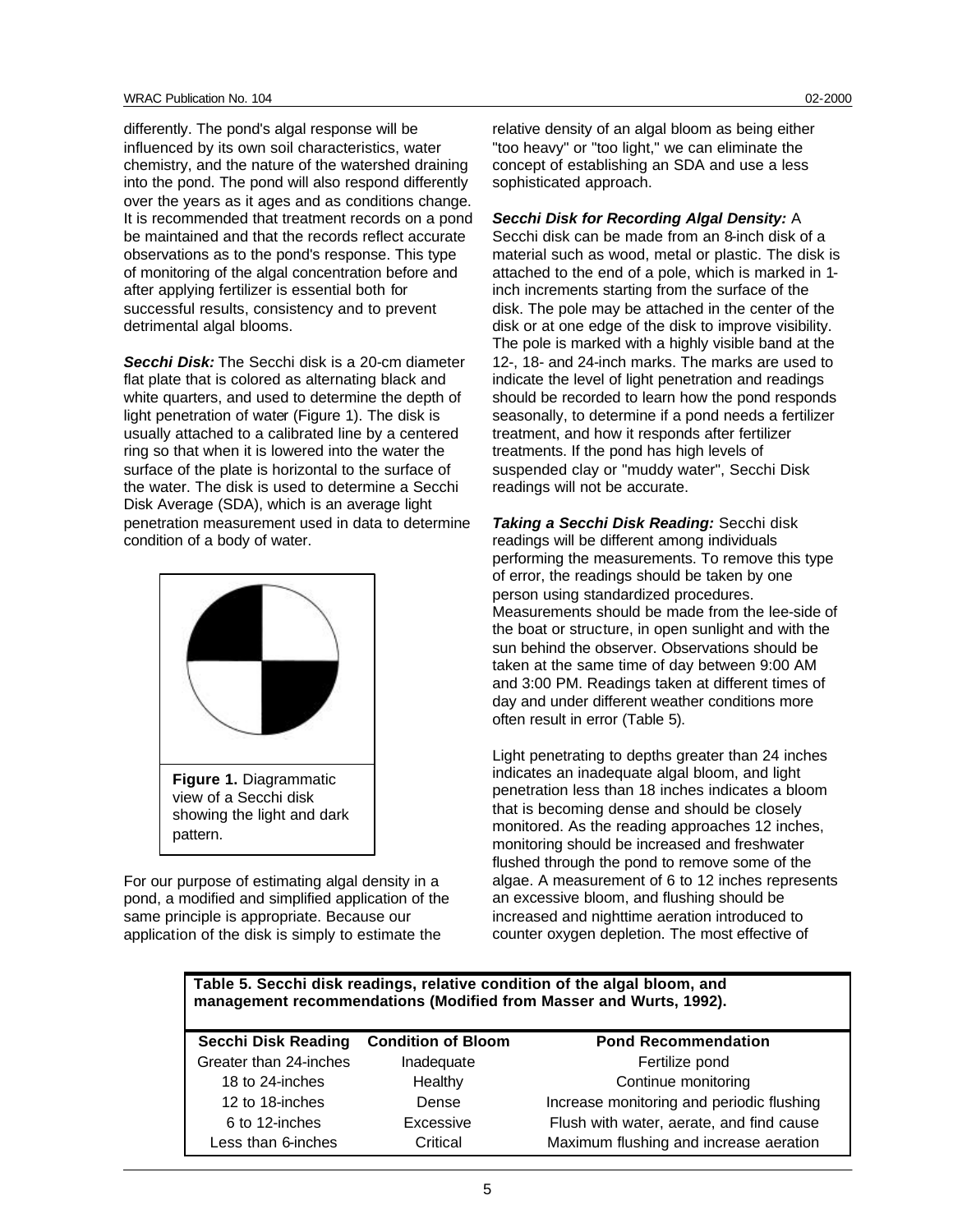aeration methods are water exchange using fresh oxygenated water and supplementary aeration. Readings less than 6 inches indicate a critical condition, possibly resulting in an algal die-off leading to total oxygen depletion and a fish kill. Maximum flushing and supplementary aeration should be implemented until the crisis has passed.

*Hand Monitoring:* Another method of estimating the density of an algal bloom is to use your hand in place of the Secchi disk described above. It is not as accurate as the Secchi disk, but can be used as a quick measurement. The observer's hand is lowered into the water to about the level of the elbow, and the hand is flexed so that the palm is facing up and horizontal to the surface of the water. In a pond with a "healthy" bloom the fingers may appear hazy, but visible when moved. If the fingers are not visible, the bloom is probably becoming too dense.

Variations in arm length and differences in vision between individuals will affect the determination, but common sense should be employed. A hand is not as visible as a Secchi disk, and the hand test is only a good indicator of heavy blooms. In a "healthy" pond the visibility distance of a hand is about 12 to 20 inches (30.5 to 50.8 cm). Distance between the elbow and the hand of a moderate size arm is about 12 inches, and the distance from the shoulder to the hand is about 20 inches.

#### **Application of Inorganic Fertilizer**

The best pond fertilization rates are usually established based on an analysis of pond water, soil, and watershed conditions, as well as a recommendation obtained from the Soil Conservation Service (SCS). If an SCS analysis is not available, the second choice can often be obtained from an experienced fish farmer who is familiar with the conditions in the vicinity of your pond. A third approach is to initiate a pond fertilization program with a common inorganic fertilizer such as 8-8-2.

#### *Example Applications of Inorganic Fertilizer:* A

good example of the application of an inorganic fertilizer is based on one commonly used in western states. It is an application of 100 pounds of 8-8-2 formula fertilizer per surface acre of pond. Following application in early spring, when water temperature reaches 60° F, an algal bloom may develop within a week, or as late as three weeks. If no bloom appears, water temperatures should be taken to be sure temperatures are still above 60° F. To initiate a more rapid early spring bloom in a relatively clear

pond, the first application can be doubled. This can be done with 200 pounds of 8-8-2 per surface acre, which is equivalent to 50 pounds of 16-16-4 per surface acre. Any subsequent applications should be given at the normal 100 pounds per surface acre.

Many growers recommend the initial double-dose application of fertilizer to initiate the bloom. This is followed by weekly applications of fertilizer after the initial double-dose until the bloom appears. After the bloom appears, the application is continued at the standard rate of 100 pounds per surface acre, but reduced to a two-week interval between treatments.

Fertilizers should be applied in the shallow areas of the pond. If the fertilizer is applied to water greater than 2.5 feet deep, it usually sinks and may not become available to the phytoplankton community, which occupies the area close to the water surface. All applications should be in areas relatively free of macrophyte pond vegetation. Several methods of applications are commonly used and are discussed in the following section.

Pond fertilization is discontinued as warm weather approaches. If the pond contains fish that are to receive a prepared fish ration, fertilizer applications are discontinued as soon as feeding is initiated. Again, in addition to good judgment, experience with the pond and its individual characteristics is necessary for consistent success. The goal is to maintain an established, but not excessive algal bloom. To achieve this, monitor the condition of the bloom using a Secchi disk or the hand-monitoring method to prevent oxygen-related problems.

*Application by Hand and Sprayer:* Pond operators prefer to apply fertilizer by hand in smaller ponds and by use of a battery-operated pump sprayer in larger ponds or lakes. Hand application usually involves pre-dissolving the fertilizer in a container of water and using a smaller container to broadcast the fertilizer over the pond surface. Liquid fertilizer should also be diluted before application, or it will sink to the bottom and become inaccessible to the algae. Larger ponds and lakes are more easily treated using a pump sprayer to apply the fertilizer from a boat. Both methods provide the operator with maximum control using an exact dosage at a specific time and over a defined area.

*Application by Platform:* The platform method of applying fertilizers to ponds is performed by pouring solid fertilizer onto a submerged platform positioned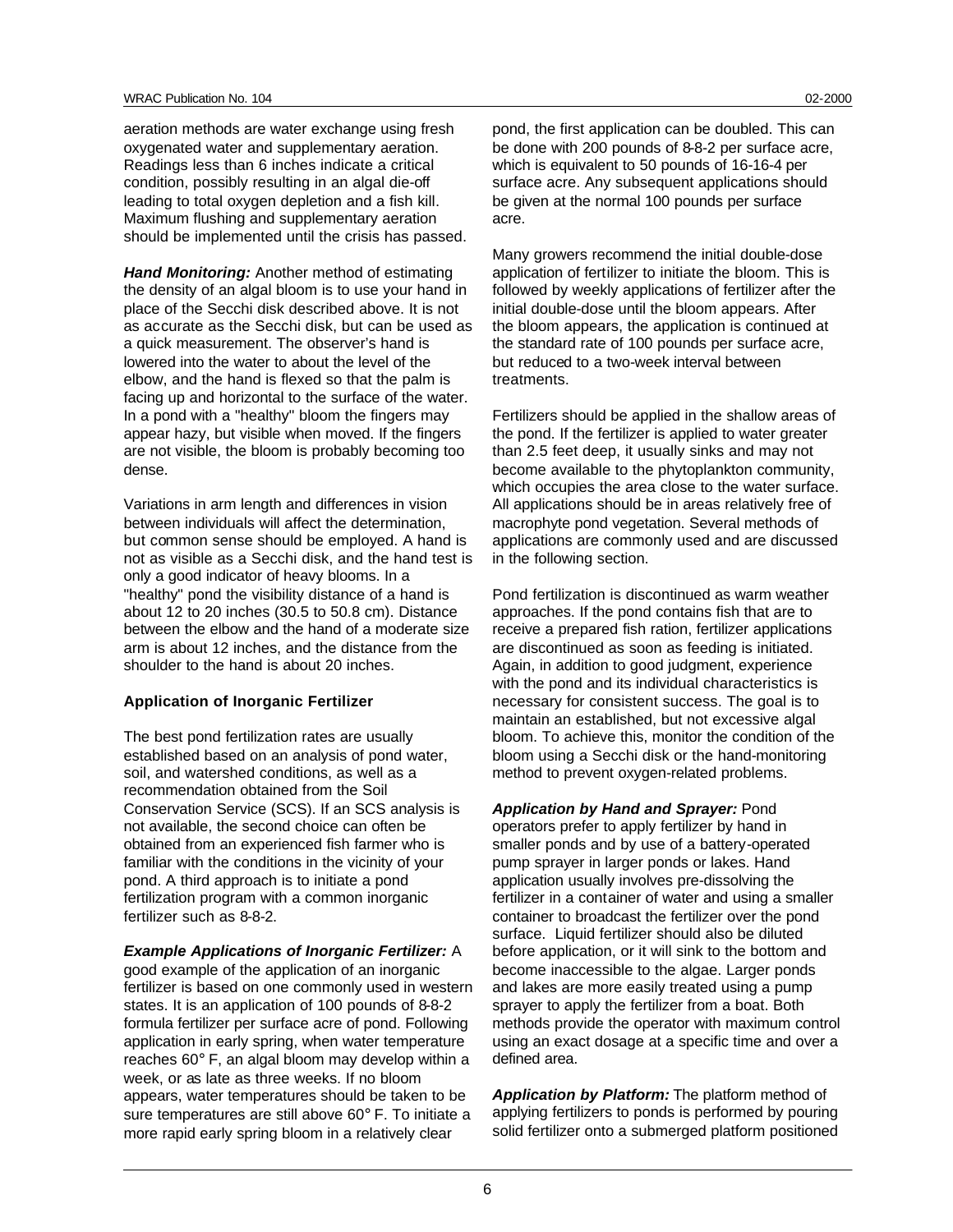in the shallow end of the pond and in an area subject to good water circulation. Smaller ponds of one to two acres may be serviced from a 3-foot x 3 foot platform placed one foot under the water surface. Larger ponds may be serviced by a platform of 4-foot by 8-foot sheet of plywood, and using one platform for every 5-acres of pond surface. The fertilizer slowly dissolves and dissipates in the water. This method also prevents solid fertilizer from sinking into the bottom mud and components of the fertilizer becoming unavailable to the algae. Nutrients such as phosphorous are readily absorbed and inactivated by bottom mud, so the platform assures its availability to the phytoplankton. Use of a platform can reduce the fertilizer requirements by 20 to 40 percent, but a common rule is to reduce the application to about 20 percent of normal and monitor bloom

development. A standard recommendation of 100 pounds per surface acre should be reduced to 80 percent. A disadvantage of this method is dependence on water current to distribute the fertilizer away from the platform area and the inexact dosage of the treatment.

*Application by Raft:* The raft method of fertilizer delivery usually involves floating a perforated bag or container of fertilizer on a raft in the shallow area of a pond. The fertilizer is allowed to leak into the pond from holes in the fertilizer bag and openings in the bottom of the raft. The object of this approach is to allow a continuous application of fertilizer to be

used by the phytoplankton community as the bloom increases. Most operators are uncomfortable using this method, and it is not recommended. There is less personal control over the dosage or timing of the treatment. If control over dosage and timing is lost, the pond is easily over-fertilized, leading to problems associated with overwhelming algal blooms.

*Applying Liquid Fertilizers:* The use of liquid inorganic fertilizers is becoming the predominant application technique in many parts of the West. Liquid fertilizers are easily obtained, easily stored and the active ingredients are pre-dissolved. The liquid fertilizer is mixed with water in a ratio of 10 units of water to 1 unit of fertilizer and may then be broadcast or sprayed on to the pond; or introduced to the pond with a drip system. An application rate of 0.9 gallons per surface acre is recommended.

#### **Applying Organic Fertilizer**

Organic fertilizers used in the western states are available in solid forms such as alfalfa, cottonseed meal, and hay or rice bran (Table 6). Like inorganic fertilizers, organic fertilizers are never distributed in the deeper areas or in mid-pond where the fertilizing elements may not become available to the phytoplankton. The material is distributed around the margin of the pond in water one foot or less in depth. As the material decomposes, the fertilizing elements of N, P, K and trace elements are released to the phytoplankton. Also, like inorganic fertilizer, application of the material should not be applied during the warmer periods or in "fed" ponds once feeding is initiated. Application begins when spring water temperatures reach 60° F.

| Table 6. Pond fertilization rates for common organic sources. |                                    |  |
|---------------------------------------------------------------|------------------------------------|--|
| <b>ORGANIC SOURCE</b>                                         | <b>ORGANIC SOURCE</b>              |  |
| <b>Light Application</b>                                      | <b>Heavy Application</b>           |  |
| Alfalfa Pellets                                               | Alfalfa Pellets                    |  |
| 200 lb./surface acre                                          | 400 lb./surface acre               |  |
| <b>Cottonseed Meal</b>                                        | <b>Cottonseed Meal</b>             |  |
| 100 lb./surface acre                                          | 300 lb./surface acre               |  |
| <b>Rice Bran</b>                                              | <b>Rice Bran</b>                   |  |
| 100 lb./surface acre                                          | 300 lb./surface acre               |  |
| <b>Old Hay Scattered as Flakes</b>                            | <b>Old Hay Scattered as Flakes</b> |  |
| 8 bales/surface acre                                          | 16 bales/surface acre              |  |
| <b>Catfish Fine Grain Mash</b>                                |                                    |  |
| 20 lb./surface acre/day for a week                            |                                    |  |

Pond owners who stock channel catfish often use a mixture of channel catfish fine grain mash, 32 percent protein mix and water to initiate an algal bloom. The mash provides the necessary nutrients that initiate an algal bloom. The mixture is applied at a rate of 20 lbs per day for a week.

Producers who grow fish such as striped bass that depend on zooplankton as a food source during their early stages will sometimes use natural grasses as a source of fertilizer. Zooplankton are microscopic animals such as copepods and rotifers that feed on the phytoplankton. Following harvest and when the ponds are empty, natural grasses are allowed to grow in the pond basin. Prior to stocking with young fry, the grass is mowed, mechanically raked to the pond margin and allowed to dry. The pond is then filled with water to begin the decomposition process in the bottom stubble and the cut grass in the shallow margin. This process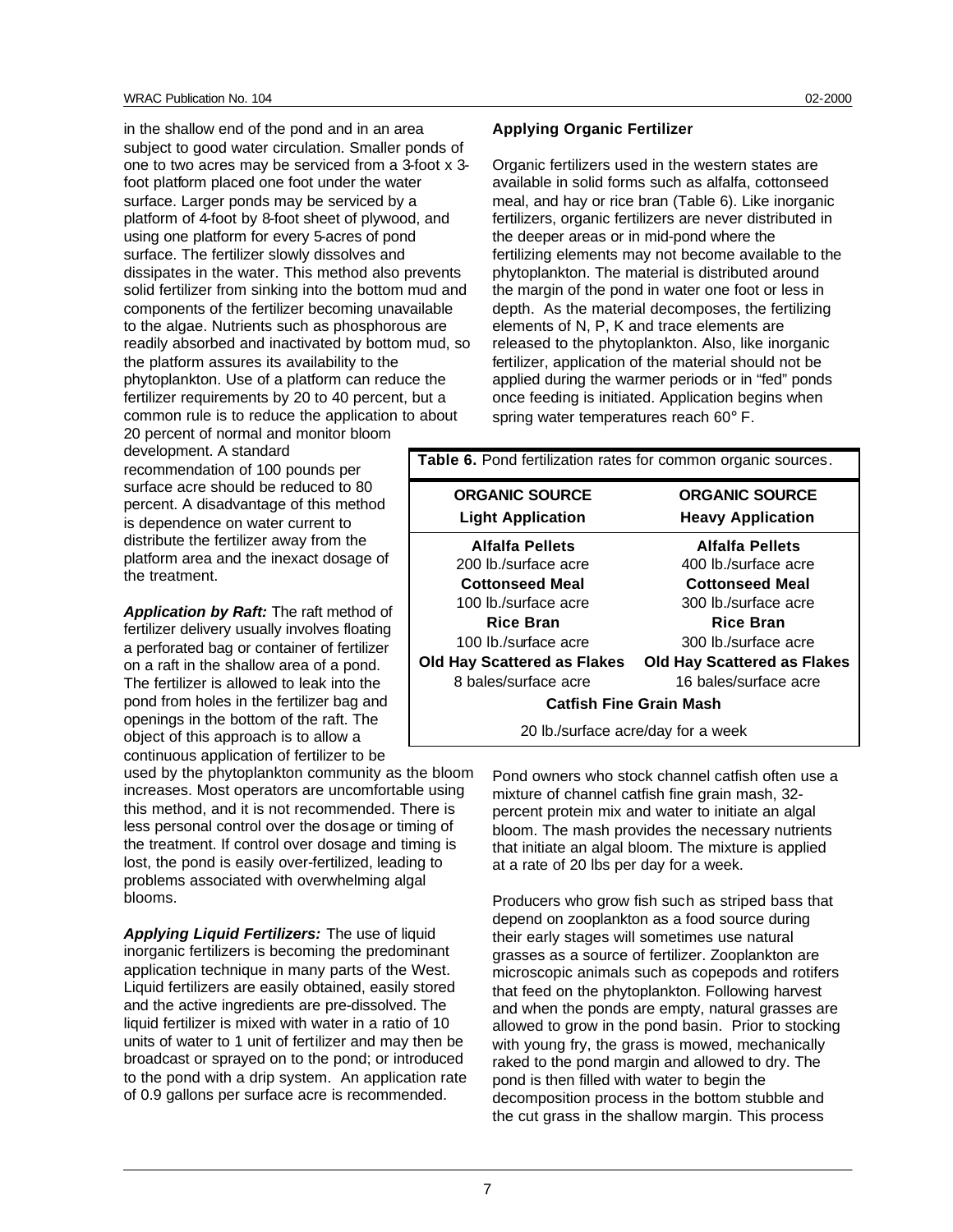initiates an infusion of phytoplankton, followed by development of a zooplankton population. Frequently, the pond is seeded with zooplankton collected from other ponds to accelerate the process.

#### **Applying a Mix of Inorganic and Organic Fertilizers**

A number of channel catfish and some striped bass growers in the western states prefer to use a combination of organic and inorganic fertilizers to initiate an early season phytoplankton bloom before they initiate normal feeding programs (Table 7). Frequently used is a combination of about 50 percent of the basic recommendations for each fertilizer source. The practice of using a combination of organic and inorganic fertilizers reduces the cost of using larger quantities of inorganic fertilizers when applied alone. This practice also takes advantage of the availability of cheaper organic fertilizers if the pond operation is closely associated with other integrated agricultural activities.

## **Liming Ponds**

In some incidences, ponds will not respond to an application of fertilizer and an algal bloom will not develop. If this occurs, a measure of the pond

water's total alkalinity will indicate the pond's ability to develop an algal bloom following an application of fertilizer. Low alkalinity ponds are characterized by soft, acidic water (less than 20 mg/liter total alkalinity and less than 6.5 pH) and do not respond well to fertilizer treatment. Ponds that do not respond to a fertilizer application after about 5 to 6 weeks should be checked for total alkalinity. If the total alkalinity is less than 20 mg/liter, a treatment with lime should be considered. Water pH may be checked by using a litmus paper test, which can be obtained from a swimming pool supply shop. An application of agricultural limestone to the pond's bottom sediment will ultimately increase water hardness and alkalinity, and decrease acidity. The adjustment in water chemistry will also make a fertilizer treatment more effective.

## **Common Precautions When Applying Fertilizer to Ponds**

At the end of this publication, there is a description of some common precautions to keep in mind when using fertilizers. Although a phytoplankton bloom can increase the productivity of a pond and help control other aquatic vegetation through its shading effect, it can also cause severe problems if not controlled. The strong negative emphasis is presented because failure to accept these precautions more often results in severe negative

| Table 7. Mixed organic and inorganic, light and heavy fertilizer application rates per<br>surface acre frequently used in the western United States. |                                 |  |
|------------------------------------------------------------------------------------------------------------------------------------------------------|---------------------------------|--|
| <b>ORGANIC SOURCE</b>                                                                                                                                | <b>INORGANIC SOURCE</b>         |  |
| <b>Light Application</b>                                                                                                                             |                                 |  |
| Alfalfa Pellets                                                                                                                                      | 8-8-2 or $20-20-0$ <sup>*</sup> |  |
| 100 lbs. per surface acre                                                                                                                            | 50 lbs. per surface acre        |  |
| <b>Old Hay Flakes</b>                                                                                                                                | 8-8-2 or $20-20-0*$             |  |
| 4 bales per surface acre                                                                                                                             | 50 lb. per surface acre         |  |
| <b>Heavy Application</b>                                                                                                                             |                                 |  |
| <b>Alfalfa Pellets</b>                                                                                                                               | $20 - 20 - 0$                   |  |
| 200 lbs. per surface acre                                                                                                                            | 100 lbs. per surface acre       |  |
| <b>Old Hay Flakes</b>                                                                                                                                | $20 - 20 - 0$                   |  |
| 8 bales per surface acre                                                                                                                             | 100 lbs. per surface acre       |  |
| *Choice of formula may be dependent upon past performance of the pond                                                                                |                                 |  |